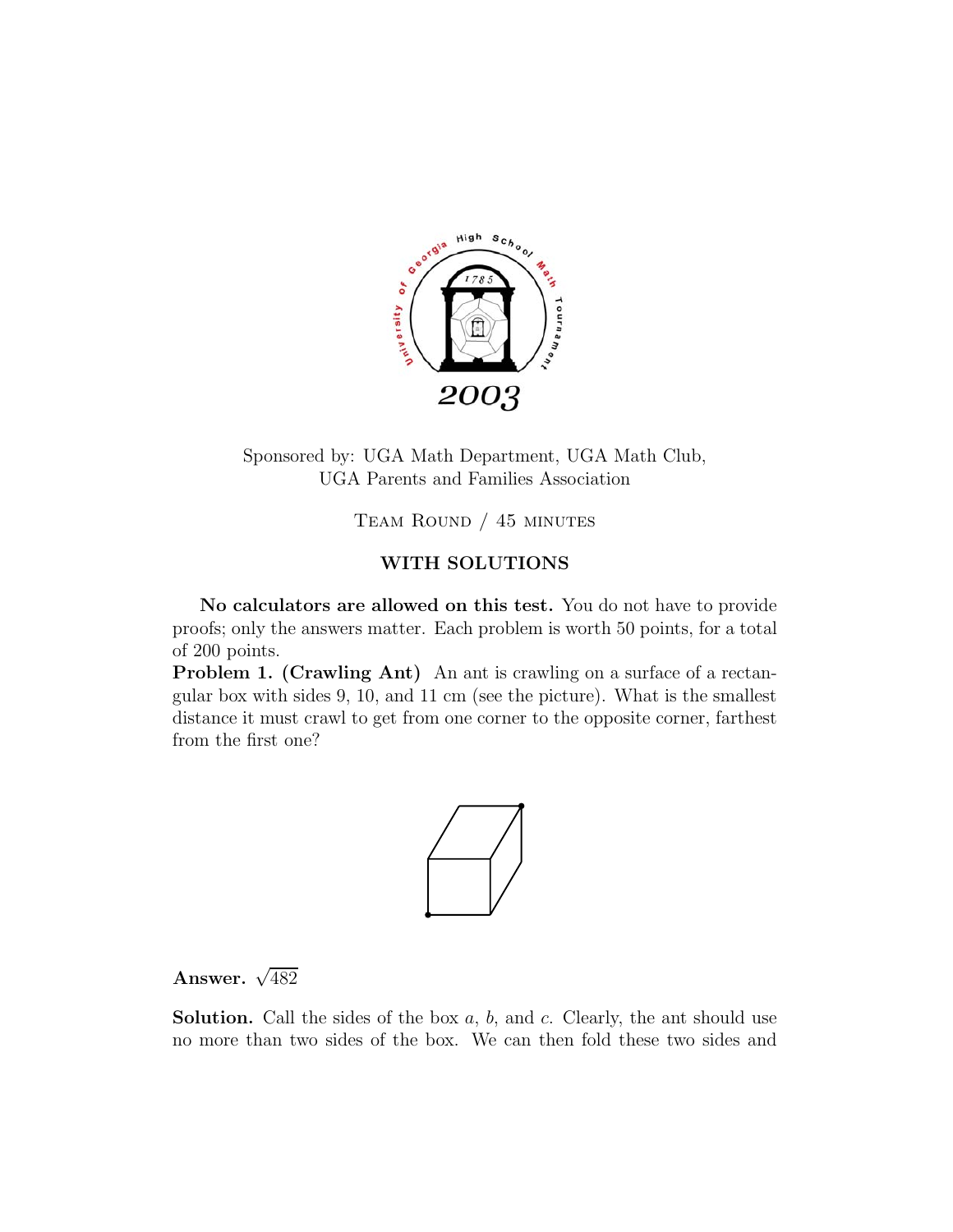put them on the plane to obtain a rectangle with sides  $a + b$  and  $c$  (see the picture). Then shortest path from one corner of this rectangle to another is the diagonal, and its distance is *d*, where

$$
d^{2} = (a+b)^{2} + c^{2} = (a^{2} + b^{2} + c^{2}) + 2ab
$$

by the Pythagorean theorem. We have six possibilities for *a, b* and *c*. To minimize *d*, we must minimize 2*ab*, therefore, *a* and *b* are 9 and 10, and  $c = 11$ . Therefore,



**Problem 2.** (A triangle problem) In a triangle *ABC* with right angle *A*, one has  $AB = 4$  and  $AC = 3$ . On the sides AB, BC and CA the points  $C'$ ,  $A'$ , and  $B'$  are chosen in such a way so that the lines  $AA'$ ,  $BB'$ ,  $CC'$ intersect at one point, and  $AB' = 1$ ,  $AC' = 1$  (see the picture). Find  $BA'$ .

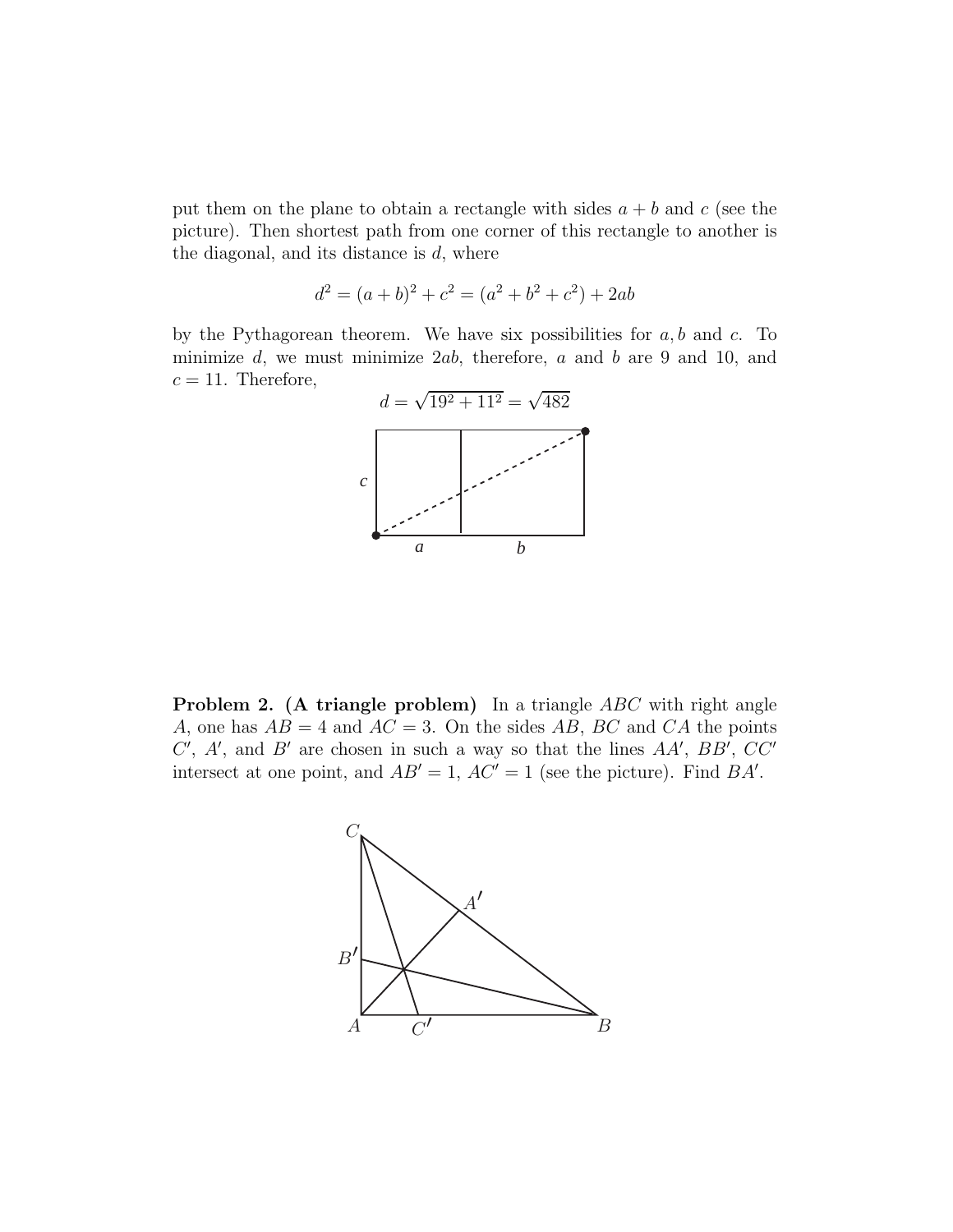**Answer.** 3

**Solution.** First of all,  $BC = \sqrt{3^2 + 4^2} = 5$ . Secondly, by Ceva's Theorem,

$$
\frac{AC'}{C'B} \cdot \frac{BA'}{A'C} \cdot \frac{CB'}{B'A} = 1
$$

Denoting  $BA'$  by x, we get

$$
\frac{1}{3} \cdot \frac{x}{5-x} \cdot \frac{2}{1} = 1
$$

Solving this linear equation, we get  $x = 3$ .

**Problem 3. (Irregular dice)** One can check (but you don't have to) the following amazing fact: if you throw two irregular dice – one with numbers 1, 3, 4, 5, 6, 8 painted on it, and another with 1, 2, 2, 3, 3, 4 – then the sums of the two numbers (i.e.  $2, 3, \ldots, 12$ ) will appear with the same probabilities as if you were throwing two regular dice, with the numbers 1 through 6 painted on them.

Now, here is your problem: find two irregular tetrahedral dice (with 4 faces instead of 6), so that the sums (i.e.  $2, 3, \ldots, 8$ ) appear with the same probabilities as if you were throwing two regular dice. The numbers painted must be positive integers and, as in the example above, they may repeat. Your answer must be two sets of 4 integers each.



**Answer.** 1, 2, 2, 3 and 1, 3, 3, 5 (the order does not matter).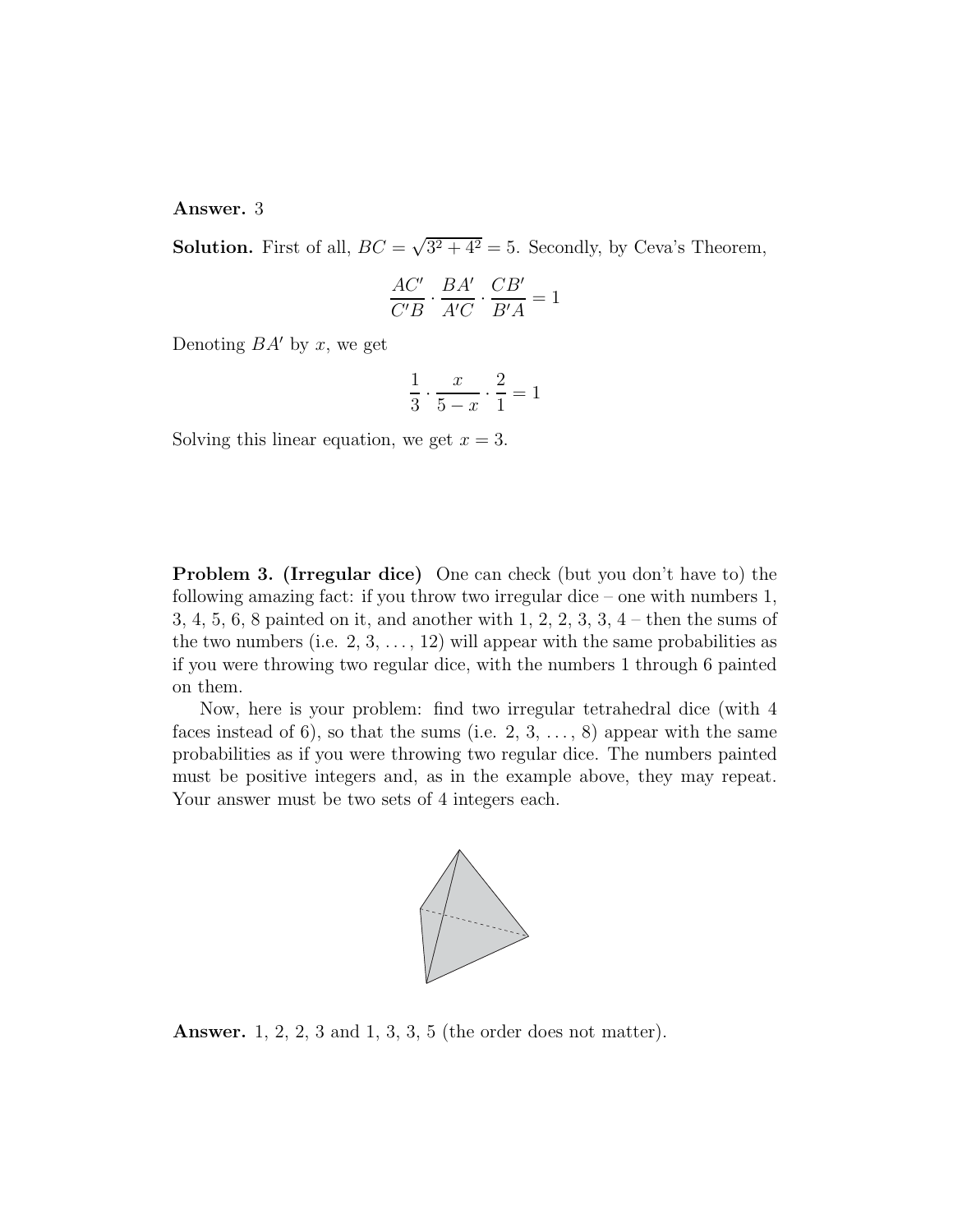**Solution.** *First way (educated trial and error).* As for regular dice, sum 2 must appear once, hence, on both dice number 1 has to appear once, without repetition. Arguing the same way, the largest numbers  $N_1$  and  $N_2$  on the dice have to appear once, and we must have  $N_1 + N_2 = 4 + 4 = 8$ . There are two possibilities:  $N_1 = N_2 = 4$  or  $N_1 = 3$ ,  $N_2 = 5$ . Trying our luck, let us try the second possibility. Then by what we just said, on the first die the other sides must be painted 2 and 2. Hence, the first die has numbers 1*,* 2*,* 2*,* 3; and the second:  $1, x, y, 5$ . By going through a few more trial and errors, we get to  $x = y = 3$ .

*Second (better) way.* Suppose that on the first die the number 1 appears  $a_1$  times, number 2 appears  $a_2$  times etc. Similarly, we have numbers  $b_1, b_2 \ldots$ for the second die. Look at the product of two polynomials

$$
(a_1x^1 + a_2x^2 + \dots)(b_1x^1 + b_2x^2 + \dots)
$$

Then the coefficient of  $x^n$  in this polynomial will be the number of possibilities for the sum after throwing the dice to be equal to *n*. For example, there are  $a_1b_3 + a_2b_2 + a_3b_1$  ways to get 4 as the sum, etc.

For the regular dice, we get in this way

$$
(x+x2+x3+x4)2 = x2(1+x+x2+x3)2 = x2(1+x)2(1+x2)2
$$

To find a different pair of dice, we need to factor this polynomial as  $P(x)Q(x)$ in a different way. Here,  $P(x)$  and  $Q(x)$  must be polynomials with nonnegative coefficients, without constant terms, and such that  $P(1) = Q(1) = 4$ . One obvious possibility is

$$
P(x) = x(1+x)^2 = x + 2x^2 + x^3, \qquad Q(x) = x(1+x^2)^2 = x + 2x^3 + x^5,
$$

which gives our answer. With a little work, you can check that there is no other way to factor.

**Problem 4. (The jackpot)** The odds of winning the jackpot in the MegaBux lottery are 1 in 70 million. This week, 70 million tickets were sold for the latest drawing. What is the probability, in percent, that at least one